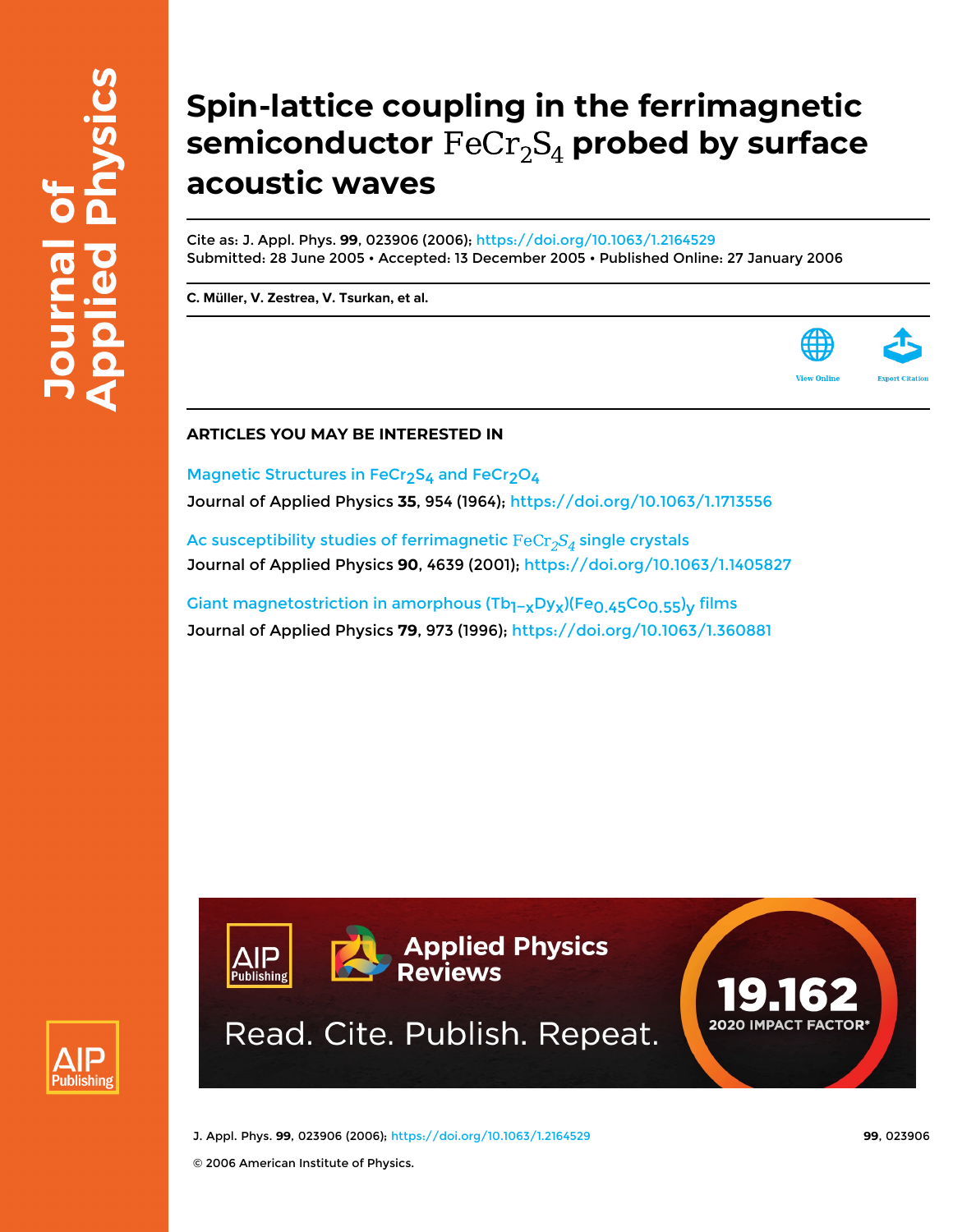# **Spin-lattice coupling in the ferrimagnetic semiconductor FeCr<sub>2</sub>S<sub>4</sub> probed [by surface acoustic waves](http://dx.doi.org/10.1063/1.2164529)**

C. Müller

*Institut für Physik, Universität Augsburg, D-86159 Augsburg, Germany*

V. Zestrea

*Institute of Applied Physics, Academy of Sciences of Moldova, MD-2028 Chisinau, Republic of Moldova*

V. Tsurkan<sup>a)</sup>

*Institute of Applied Physics, Academy of Sciences of Moldova, MD-2028 Chisinau, Republic of Moldova and Institut für Physik, Universität Augsburg, D-86159 Augsburg, Germany*

#### S. Horn

*Institut für Physik, Universität Augsburg, D-86159 Augsburg, Germany*

# R. Tidecks

*Institut für Physik, Universität Augsburg, D-86159 Augsburg, Germany*

### A. Wixforth

*Institut für Physik, Universität Augsburg, D-86159 Augsburg, Germany*

(Received 28 June 2005; accepted 13 December 2005; published online 27 January 2006)

Using surface acoustic waves, the elastomagnetic coupling could be studied in thin single-crystalline plates of the ferrimagnetic semiconductor  $F e C r_2 S_4$  by measuring the attenuation and the frequency tracking in the temperature range of 4.2–200 K. The data clearly display the anomalies found in low-field magnetization measurements. © *2006 American Institute of Physics*. DOI: [10.1063/1.2164529](http://dx.doi.org/10.1063/1.2164529)

# **I. INTRODUCTION**

Spin-lattice coupling in correlated magnetic systems strongly influences the electronic transport and plays an essential role in the formation of the magnetic ground state. For example, electron-phonon interaction and lattice polarons contribute substantially to the colossal magnetoresistance (CMR) effect and the magnetic-field-induced metalinsulator transition in manganite perovskites. $1-3$ 

Here, we report on the study of spin-lattice correlations by surface acoustic waves<sup>4</sup> (SAW) in the ternary ferrimagnet  $FeCr<sub>2</sub>S<sub>4</sub>$  with a cubic spinel-type crystal structure at high temperatures, in which the CMR effect was also recently discovered.<sup>5</sup> In this structure the chromium ions occupying the octahedral sites are in a  $3d<sup>3</sup>$  state with three *d* electrons in a lower  $t_{2g}$  triplet and an orbital moment quenched by a crystal field. The  $Fe<sup>2+</sup>$  ions occupying the tetrahedral sites are in a  $3d^6$  configuration with a hole in a lower *e* doublet and thus are Jahn-Teller (JT) active. Strong on-site interaction of the ferrous ions allows a distortion of the  $FeS<sub>4</sub>$  tetrahedrons, experimentally detected as local lattice correlation or longrange orbital ordering. The presence of local structural distortions in this compound was originally deduced from the Mössbauer experiments, e.g., the appearance of a quadrupole splitting and anomaly of the electric-field gradient induced at the Fe ion sites at a temperature of 10  $\tilde{K}^{6,7}$  These features were explained in the framework of static and dynamic JT effects.<sup>8</sup> An alternative explanation suggested an orbital ordering due to hybridization of Cr and excited Fe states.<sup>9</sup> The

interpretation of the Mössbauer data, however, was in conflict with x-ray- and neutron-scattering diffraction investigations, which state that polycrystalline  $FeCr<sub>2</sub>S<sub>4</sub>$  remains a cubic spinel down to 4.2 K.<sup>10,11</sup> In powdered single crystals, the symmetry was also found to be unchanged, although a broadening of the x-ray-diffraction lines was observed. It was attributed to inhomogeneous lattice distortions that develop below the Curie temperature and persist down to  $\sim$  4.2 K.<sup>12</sup>

Several recent experimental investigations on  $FeCr<sub>2</sub>S<sub>4</sub>$ single crystals pointed out the importance of a spin-lattice coupling. A cusplike anomaly in the temperature dependence of the magnetization at  $T_m \sim 60$  K and a splitting of zerofield-cooled (ZFC) and field-cooled (FC) magnetizations below this temperature was observed, which is unexpected for a structurally well-ordered ferrimagnet.<sup>13</sup> Hydrostatic pressure investigations<sup>14</sup> show that the magnetic anomaly at  $T_m$ in  $FeCr<sub>2</sub>S<sub>4</sub>$  is highly sensitive to lattice contraction. A noncubic magnetocrystalline anisotropy associated with tetragonal distortions was revealed. AC susceptibility<sup>15</sup> and magnetoresistance studies $14$  attributed the spin-glass-like features to the changes in the magnetic domain structure due to additional pinning centers below  $T_m$  as a result of a structural lattice transformation. Later on, ultrasonic measurements of  $FeCr<sub>2</sub>S<sub>4</sub>$  single crystals gave additional evidence for a structural transformation at  $T_m \sim 60$  K. The elastic moduli manifest a steplike feature around this temperature indicating a structural phase transition of first-order type. Below 60 K a pronounced softening of the elastic moduli was detected. The experimental data, however, indicate the appearance of a trigonal distortion, which was explained in terms of an or-

a)Author to whom correspondence should be addressed; electronic mail: vladimir.tsurkan@physik.uni-augsburg.de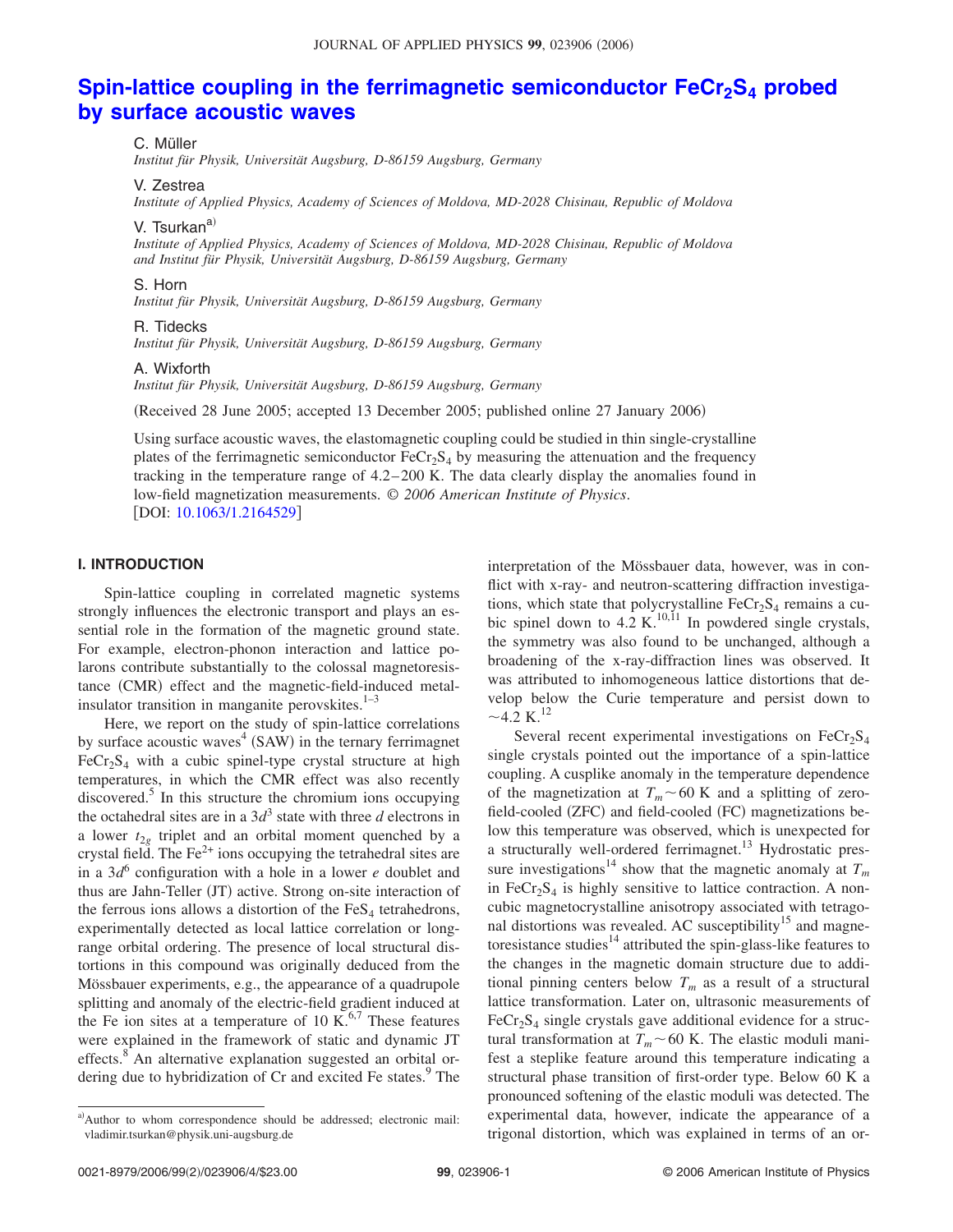bital ordering with coupling of the orbitals of Fe ions along the  $\langle 111 \rangle$  direction.<sup>16</sup> Very recently, high-resolution electronmicroscopy studies of  $F eCr_2S_4$  single crystals<sup>17</sup> have revealed a peculiar structural transformation below 60 K indicating a cubic-to-triclinic symmetry reduction within crystallographic domains. The overall crystal symmetry was found to be reduced from *Fd*3*m* to *F*43*m*. The triclinic distortions were suggested to result from the combined actions of tetragonal distortions due to the JT active  $Fe<sup>2+</sup>$  ions and trigonal distortions due to a displacement of the  $Cr<sup>3+</sup>$  ions in the  $\langle 111 \rangle$  direction.

Surface acoustic waves propagating on a piezoelectric substrate are a sensitive tool to probe the properties of the lattice and the electronic system of an attached material simultaneously.<sup>4,18-20</sup> If conductivity studies are considered in comparison, it further allows to identify pure structural and electronical phenomena as well as a mixture of both.<sup>20</sup> Together with magnetization measurements it is, therefore, a promising technique to investigate the elastomagnetic coupling of single-crystalline plates of a ferrimagnetic semiconductor such as  $FeCr<sub>2</sub>S<sub>4</sub>$ .

# **II. EXPERIMENTAL DETAILS**

The  $FeCr<sub>2</sub>S<sub>4</sub>$  single crystals were grown by the chemical transport reaction method,<sup>21</sup> using chlorine as a transport agent. The single phase spinel structure was confirmed by x-ray-diffraction analysis of the powdered single crystals. The sample composition was determined by electron-probe microanalysis that found nearly stoichiometric (within 1%) composition and a small amount  $(1%)$  of chlorine that substitutes the sulfur ions. Samples for the SAW study were cut from the octahedron crystals in the form of thin optically polished plates (thickness  $\sim$  20  $\mu$ m, area  $\sim$  1.1  $\times$  1.2 mm<sup>2</sup>) with different plane orientations, (111) and (100). In a cubic system (like a spinel) the plane normals point into the directions with the same Miller indices.

The samples were coupled to a  $LiNbO<sub>3</sub>$  delay line.<sup>18</sup> Their plane normals show perpendicular to the surface of the substrate. For an intense mechanical coupling we used diluted GE varnish. Thus, the SAW propagates in the planes of the FeCr<sub>2</sub>S<sub>4</sub> plates, which extend across the whole width of the sound path. The measurements were done in a cryostat with variable-temperature insert (VTI), working in the temperature range from room temperature to 4.2 K.

To generate SAWs, microfinger structures made of aluminium deposited onto a piezoelectric substrate (LiNbO<sub>3</sub> with 128 $\degree$  rotated *YX* cut) were used,<sup>4,19</sup> as shown in Fig. 1. At the contact pads of these so-called interdigital transducers (IDTs) a radio frequency voltage with fundamental frequency  $f_0$  is applied, which generates by the inverse piezoelectric effect a deformation propagating with sound velocity  $\nu$  over the delay line. We used "split-1-finger electrodes" so that the distance *b* between two fingers connected to the same pad is equal to  $\lambda_{\text{IDT}}$ , the wavelength of the SAW generated by the IDT. The velocity  $\nu$  of the SAW, its wavelength  $\lambda$ , and the fundamental frequency  $f_0$  are connected via the relation,



FIG. 1. Surface acoustic wave (SAW) delay line with glued  $FeCr<sub>2</sub>S<sub>4</sub>$  plate on the sound path in the middle between the interdigital transducers (IDTs). On the right side one IDT is sketched showing the distance *b* of the two finger electrodes with the same electric potential. NWA: vector network analyzer.

$$
\lambda f_0 = v. \tag{1}
$$

The IDT emits the SAW in a superimposed way, because after propagating to the next finger pair the deformation is enhanced. The electrical field of the SAW propagating over the delay line (length  $\sim$  5.8 mm midpoint to midpoint of the IDTs) is detected using a second IDT being identical to the first one. For the radio frequency generation and detection a vector network analyzer (NWA, ZVC Rohde und Schwarz) was used. As the finger distances and the sound velocity in  $LiNbO<sub>3</sub>$  slightly change with temperature, the fundamental frequency which is transmitted with the minimal attenuation varies and, therefore, has to be tracked. This eliminates the attenuation fraction arising from the filter characteristic of the IDT. The tracking was done by measuring the attenuation of the SAW in a frequency range spanned around the fundamental frequency of the SAW device. Then, the frequency with the lowest attenuation is taken as the fundamental frequency  $f_0$  and its attenuation is read out.

The distance  $b = \lambda_{\text{IDT}}$  of the IDT used was 19.25  $\mu$ m. The frequency  $f_0$  was tracked in the range from  $\sim$ 201 MHz (at room temperature) to  $\sim$  204.5 MHz at low temperatures. The sound velocity of 128° rotated *YX* cut (i.e., propagation of the SAW in the *x* direction) LiNbO<sub>3</sub> is  $v_0$ =3978.2 m/s at room temperature.<sup>22</sup> The split-1-finger electrodes used consist of relatively broad metal lines with a small distance between, yielding a metallizedlike behavior of the  $LiNbO<sub>3</sub>$  in the region of the IDTs. Calculating the velocity from the geometry of the IDT  $(b = \lambda_{\text{IDT}})$  and the frequency  $(f_0)$ = 201 MHz) according to Eq. (1), therefore, gives  $v_{0,\text{IDT}}$  $=$  3869.3 m/s, which is the value of electrically shorted 128 $^{\circ}$ rotated *YX* cut  $LiNbO<sub>3</sub>$ , obtained by metallizing the substrate by an aluminium film. $^{2}$ 

Since the frequency  $f_0$  of the voltage is impressed to the IDT, the wavelength with which the SAW propagates along the LiNbO<sub>3</sub> not covered by the IDT according to Eq.  $(1)$  is given by  $\lambda_0 = \nu_0 / 201 \text{ MHz} = 19.79 \mu \text{m}$  at room temperature.

As the measured attenuation does not only contain the signal of the SAW, but also a contribution from a direct electromagnetic coupling of the two IDTs, a special method had to be applied to distinguish between the direct electrical crosstalk received by the second IDT and the SAW signal.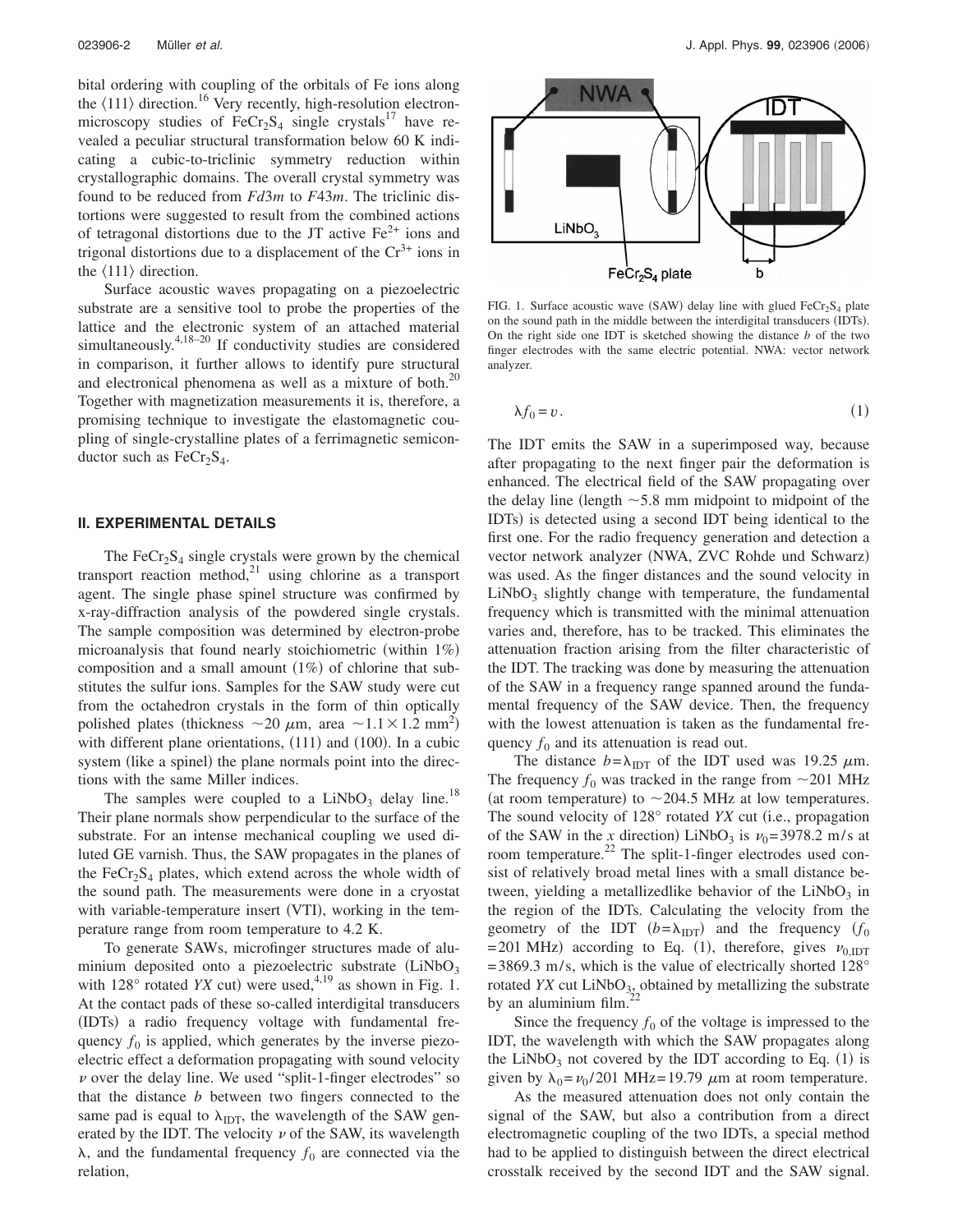

FIG. 2. SAW attenuation for a single-crystalline thin plate of  $FeCr<sub>2</sub>S<sub>4</sub>$  on  $LiNbO<sub>3</sub>$  as a function of the temperature. The full broad line is the average over several measurements for decreasing temperature. The open squares represent an attenuation measurement for increasing temperature. For comparison the low-field magnetization (measured as described in Ref. 13) of a single crystal of the same butch is shown (FC: field cooled, measured at decreasing temperature; ZFC: zero field cooled, measured at increasing temperature). The thin line is a guide to the eye.

This procedure is described in Ref. 20, which, moreover, contains additional valuable information about the measuring method.

#### **III. RESULTS AND DISCUSSION**

The temperature dependence of the attenuation for the sample with the normal of the (100) plane perpendicular to the substrate and the SAW propagating in the  $\langle 110 \rangle$  crystallographic direction is presented in Fig. 2. It shows a nonmonotonic behavior with pronounced anomalies at around 170 and 60 K. These features correlate well with the changes of the low-field magnetization presented in the same figure. At the Curie temperature  $T_C$ , the attenuation manifests a maximum followed by a pronounced decrease down to approximately 40 K. At the temperature  $T_m$  of the spin-glasslike magnetization anomaly, the attenuation shows a sharp peak and irreversible behavior, resembling that of the hysteretic behavior of the magnetization. Finally, below 40 K, the attenuation starts to increase again but flattens below  $\sim$  20 K.

Figure 3 depicts the temperature dependence of the fundamental frequency  $f_0$  for the same sample. It exhibits wellresolved features at the characteristic temperatures of the system, namely, at  $T_c$  and  $T_m$ . Additionally, a less pronounced anomaly in  $f_0$  can be also noted at a temperature of 130 K. This temperature corresponds to a minimum of the electrical resistivity of such samples.<sup>1</sup>

Thus, the frequency tracking mirrors the behavior of the attenuation. To understand this, one has to consider the propagation conditions for the SAW along the sound path from the sending to the receiving IDT. Once emitted by the sending IDT, the SAW propagates according to  $\lambda_0 f_0 = v_0$  towards the region of the  $FeCr<sub>2</sub>S<sub>4</sub>$  plate. The plated region represents a "sandwich system" with a sound velocity  $\nu_p$ which is different from the free surface velocity  $\nu_0$ , because some other material is put on top of the surface. $4,22-25$  In the region of the  $FeCr<sub>2</sub>S<sub>4</sub>$  plate the wavelength of the SAW ad-



FIG. 3. Frequency  $f_0$  of the exciting voltage as a function of temperature for the same  $FeCr<sub>2</sub>S<sub>4</sub>$  single-crystalline plate as in Fig. 2, measured at the same run with the attenuation. The symbols represent measured values. The full line is a guide to the eye.

justs according to  $\lambda_p f_0 = \nu_p$ . When propagating into LiNbO<sub>3</sub> with a free surface again, the wavelength has again the value  $\lambda_0 = \nu_0 / f_0$ .

By tracking the frequency to get a best transmitted signal with minimal attenuation,  $f_0$  should be adjusted so that the wavelength  $\lambda_{\text{IDT}}$  fits to the periodicity of the finger electrodes of the IDTs. However, an adjustment of  $f_0$  yields also a change of  $\lambda_0$  and  $\lambda_p$ , so that the tracking procedure optimizes at the same time all of the three wavelengths to get a minimal attenuation. Therefore, changes of the physical properties of the FeCr<sub>2</sub>S<sub>4</sub> plate which influence  $\nu_p$  and, thus,  $\lambda_p$  are displayed in the frequency tracking diagram (Fig. 3).

The attenuation in Fig. 2 is in qualitative agreement with the attenuation observed in bulk ultrasound velocity measurements in  $FeCr<sub>2</sub>S<sub>4</sub>$  single crystals, as plotted in Fig. 1(b) of Ref. 16. Different is that the attenuation above the Curie temperature  $T_c$  in Fig. 2 does not exhibit the same low values as in the low-temperature region. The reason could be that in the measurements of Ref. 16 only elastic contributions to the damping are detected. Since the SAW in the present work is a wave on a piezoelectric substrate, the conductivity of the plate may be also important for the damping.<sup>20,26,27</sup> Above  $T_c$ , the conductivity in FeCr<sub>2</sub>S<sub>4</sub> is higher than at low temperatures,<sup>14</sup> but still only of order of  $1 \Omega^{-1}$  cm<sup>-1</sup>, from which one may expect a considerable contribution to the damping.

A coincidence of changes of the sheet conductance of the FeCr<sub>2</sub>S<sub>4</sub> plate with the shape of the attenuation curve and frequency tracking diagram, respectively, was, however, not found, except for the structure at 130 K in Fig. 3. To see this, we used the sheet conductance  $\sigma_0 = d/\rho$  obtained from Fig. 6 of Ref. 14, where the conductivity  $\rho$  of a typical FeCr<sub>2</sub>S<sub>4</sub> single-crystalline specimen with thickness *d*=0.02 cm is shown. In the temperature region in which the anomalies at  $T_m$  and  $T_c$  are observed, the sheet conductance ranges between 0.005 and 0.045  $\Omega^{-1}$ .

The frequency tracking curve in Fig. 3 looks very similar to the temperature dependence of the elastic moduli of